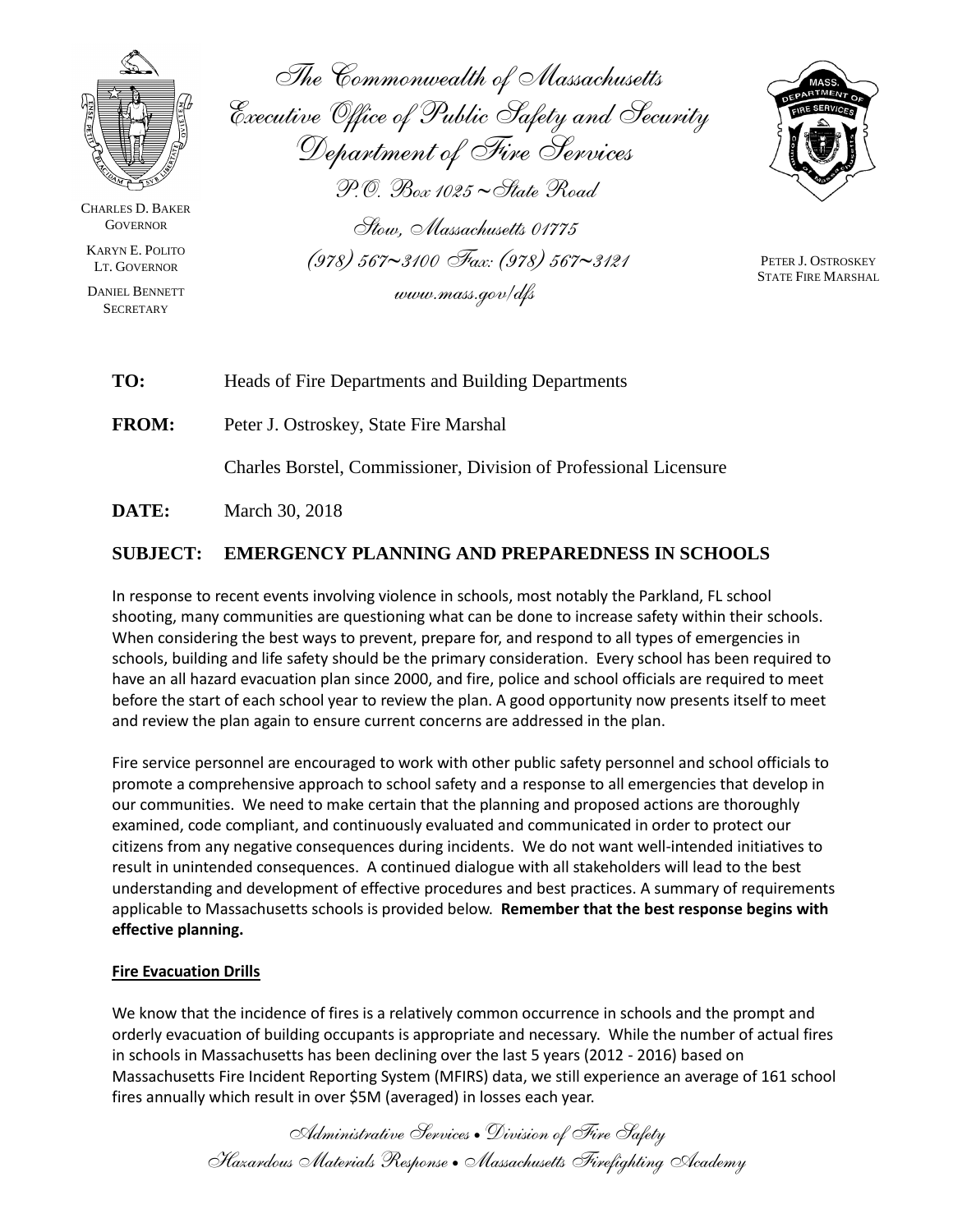In order to comply with the Massachusetts Comprehensive Fire Safety Code, 527 CMR 1.00, fire evacuation drills must be conducted on a regular basis and should include expected and unexpected times and varying conditions to simulate conditions possibly encountered in an actual emergency (527 CMR 1.00: 10.5.4). The following is a summary of the requirements of 527 CMR 1.00: 20.2.4.2:

- The responsible school official must formulate a plan for the protection and evacuation of all occupants in the event of fire and must include alternate means of egress.
- The school official plan must ensure that staff are properly trained on the plan and fire drill procedures.
- All students must be advised of the fire drill procedure or take part in a fire drill within three days of the start of school.
- The head of the fire department, or a designee, must visit the school at least four times a year for the purpose of conducting fire drills and ensuring that staff understand the procedures. These drills should be conducted without advance warning (except for the school official).
- Records of fire exit drills must be kept on the school grounds and provided to the head of the fire department at least twice a year.
- Fire exit drills must include the complete evacuation of all persons from the building.
- A drill of the multi-hazard evacuation plan, required by the provisions of St. 2000, c.159, s. 363, shall be permitted to be substituted for one of the required fire drills.

Practicing fire drills is essential to ensuring an effective response to fire alarms during a real emergency. Drills should be scheduled in advance but notification of a drill should be limited to those personnel necessary for the successful conduct of the drill. Inadvertently posting the drill date and time publicly could allow for the drill to be used to do harm.

Since staff members should have received advanced training in recognizing hazards, they should be the first to enter a hallway. Hazards could include smoke, fire, or an intruder intending to do harm. Staff should practice situational awareness and be prepared to use alternate egress means or make decisions based on the hazards presented. The following are questions that may be posed to staff members during training:

- Do we leave? Or do we stay and shelter in place?
- If we cannot escape through the primary means, what is the alternate means?
- Are windows or other escape routes available?
- What methods can be used to notify officials if the primary egress is blocked?

When assessing emergency plans, these questions should be considered and the resulting answers should be included in the plan and at a minimum, practiced through staff training exercises.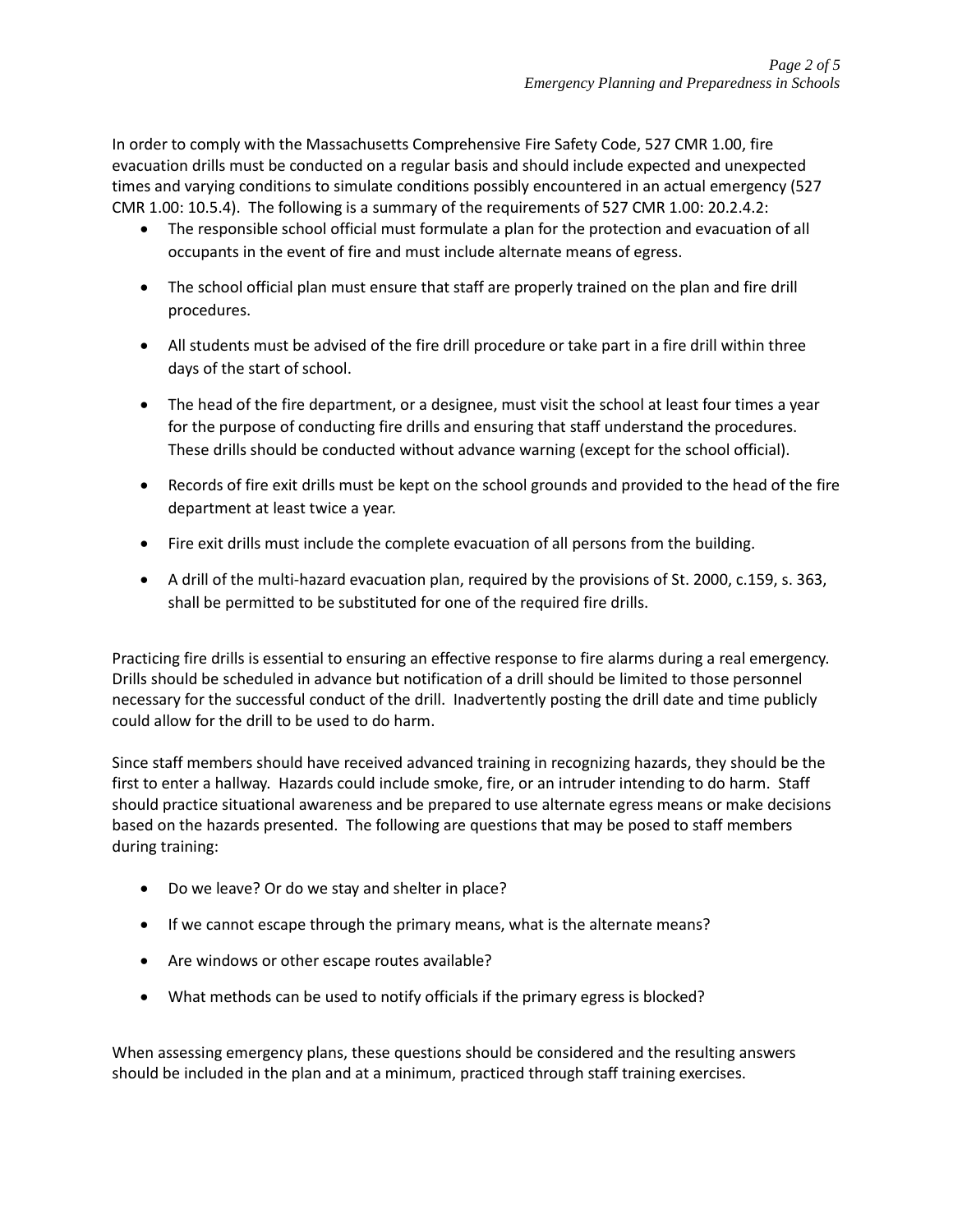## **Lockdown Plans**

Lockdown plans can be incorporated within the multi-hazard evacuation plan, and practiced as one of the minimum four required drills each year. When explaining and conducting these drills, consideration and sensitivity should be incorporated into the discussion of this type of emergency plan.

Per St. 2000, c. 159, s. 363: *"Notwithstanding any general or special law to the contrary, the superintendent of each school district shall, prior to the beginning of the school year, meet with*  the fire chief and police chief of the city, town or district to formulate a school specific "Multi*hazard evacuation plan" for each school under the superintendent's supervision. Said multihazard evacuation plan shall encompass, but not be limited to, evacuations for fires, hurricanes and other hazardous storms or disasters in which serious bodily injury might occur, shootings, and other terrorist activities, and bomb threats. Said plan shall be designed for each school building after a review of each building. Said plan shall include, but not be limited to: (1) establishment of a crisis response team; (2) a designation as to who is in charge of said team and designated substitutes; (3) a communication plan; (4) crisis procedures for safe entrance to and exit from the school by students, parents and employees; and (5) policies for enforcing school discipline and maintaining a safe and orderly environment during the crisis. Each district, with the assistance of the local police and fire departments, shall annually review and update as appropriate said plan. At the beginning of each school year, students at each school shall be instructed as to the plan that is developed."*

#### **Fire Alarms**

Fire alarms are a primary feature of fire safety in public buildings. They provide early detection and notification of a potential fire and initiate the evacuation sequence. While a fire alarm system may be used by a school intruder to inflict harm on the building occupants, removing fire alarms or altering the response to a fire alarm notification signal is not the best solution. Delayed evacuation or a "shelter-inplace" fire alarm response may have deadly consequences in the event of a rapidly growing fire.

Fire alarm tones are standardized across all public buildings and in the home. Children may become confused if taught to react differently to a fire alarm signal in a school vs. the home. Additionally, if people are conditioned to ignore a fire alarm signal until instructed to evacuate by a speaker system or authority figure, the advantages of early detection and notification intended by a fire alarm system are lost. Removing required fire alarms from public buildings directly conflicts with the intention of the building and life safety codes and disregards the history of lives saved from fires directly resulting from the effective and reliable technology of fire alarms.

School staff and students must be made aware that any fire alarm activation has the potential to be a result of a catastrophic event. Regardless of whether there is smoke and/or fire along the egress path or an intruder, the staff personnel should be trained to know how to react to these potential situations. Prevention is the best approach to life safety in buildings. When prevention fails, situational awareness and enforced training in staff members are the best routes to survive an incident.

The Massachusetts State Building Code, 780 CMR, does allow for alternative methods for some types of fire alarm initiation. Most commonly, manual pull station locations may be reduced or eliminated based on other features of fire protection within the building. If an existing school does not meet these provisions, there may be an option to retrofit the manual pull stations with locally-alarming plastic covers to discourage students from pulling false alarms. Any change to an existing school must be evaluated by a registered design professional and approved by the Authority Having Jurisdiction (AHJ) (building and fire officials) before being implemented in a school.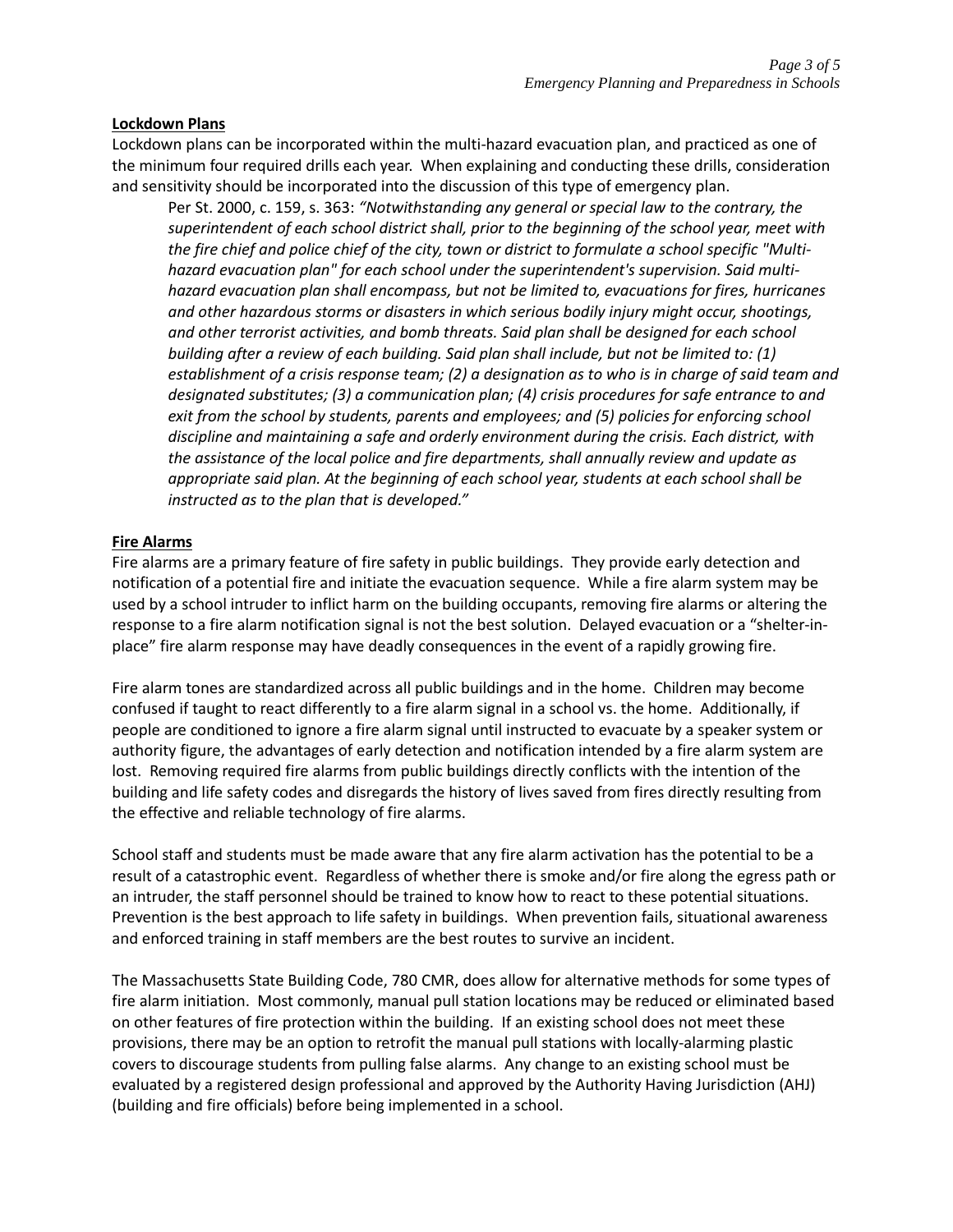Some exceptions for manual pull stations include:

- **780 CMR 907.2.3 Group E. Exception 3:** Manual fire alarm boxes are not required in Group E occupancies where all of the following apply:
	- 3.1. Interior *corridors* are protected by smoke detectors.
	- 3.2. Auditoriums, cafeterias, gymnasiums, and similar areas are protected by *heat detectors* or other *approved* detection devices.
	- 3.3. Shops and laboratories involving dusts or vapors are protected by *heat detectors* or other *approved* detection devices.
- **780 CMR 907.2.3 Group E. Exception 4:** Manual fire alarm boxes shall not be required in Group E occupancies where all of the following apply:
	- 4.1. The building is equipped throughout with an *approved automatic sprinkler system*  installed in accordance with Section 903.3.1.1.
	- 4.2. The emergency voice/alarm communication system will activate on sprinkler water flow.
	- 4.3. Manual activation is provided from a normally occupied location (At least one manual pull station is provided at a normally occupied location such has the principal's office).

## **Classroom and Egress Doors**

Classroom and egress doors must comply with the provisions of Chapter 10 of the building code. These doors are critical components in the means of egress system and must be maintained in a safe manner to allow students and staff to exit the building. Specifically, the code requires all egress doors to be readily openable from the egress side with a single operation, and without the use of a key, special knowledge, or effort. The majority of retrofit classroom door security and barricade devices do not comply with this requirement and are not permitted to be installed. However, there are door locking devices available which do comply with the requirements of the building code and can provide a level of safety while still maintaining egress from within the classrooms and other spaces. For the installation of any door hardware in new or existing buildings, refer to Chapter 10 of the building code and consult with the AHJ (authority having jurisdiction) for specific requirements and allowances. Door locking devices must comply with the following:

- Door hardware must meet accessibility requirements and not require tight grasping, pinching, or twisting of the wrist to operate.
- Door hardware must be installed between 34" and 48" above the finished floor.
- Manually operated bolt locks or surface locks are not permitted to be used.
- The unlatching of any door or door leaf must not require more than one action.
- Doors may be electromagnetically locked in accordance with 780 CMR 1010.1.9.9.
- Panic or fire exit hardware is required on latching doors along the means of egress, which serve 50 or more people.